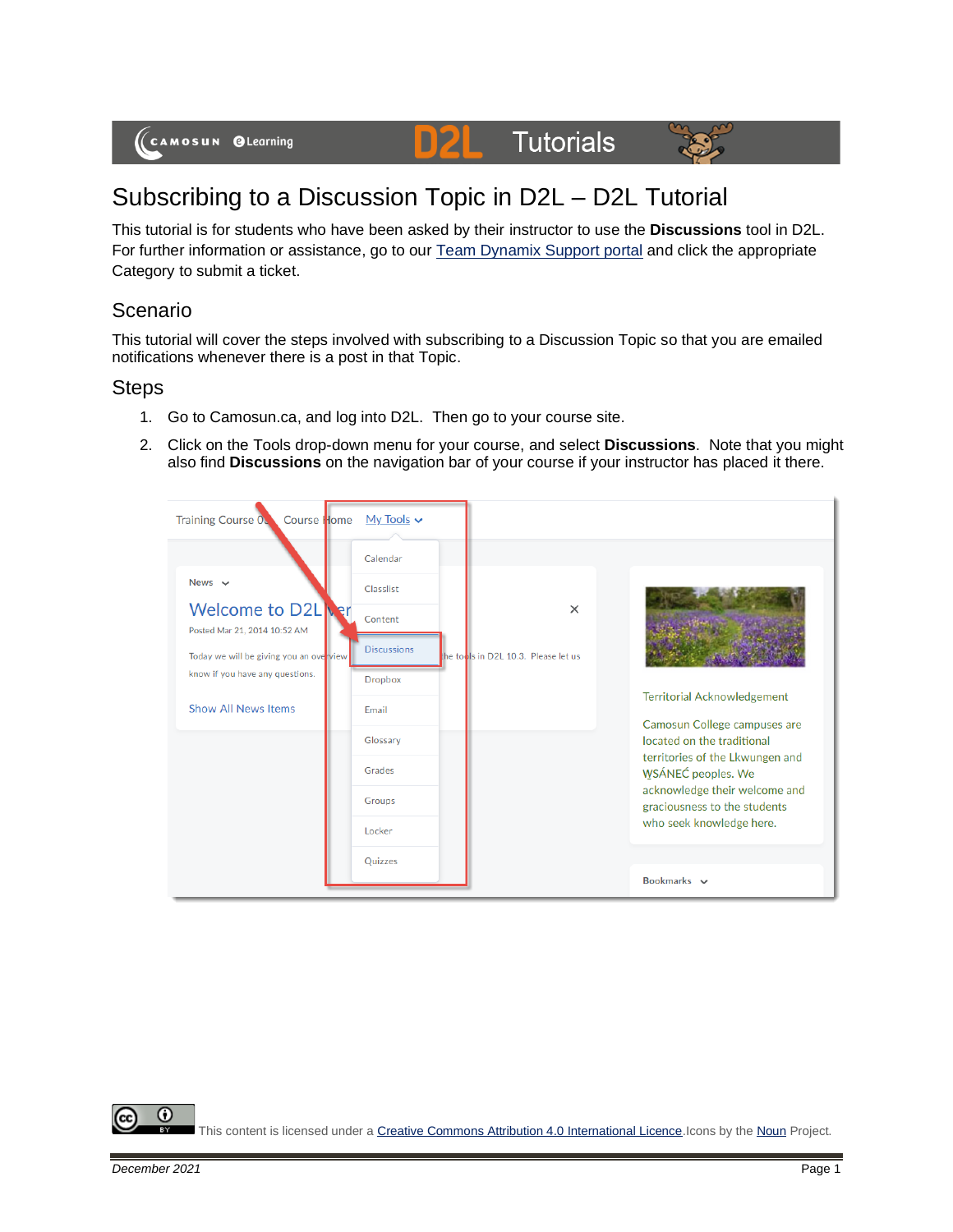3. Click on the "Click to show…" link to see a list of the Topics in the Forum you want to post to.

| My Tools $\sim$<br>Training Course 03 Course Home                                                                              |                               |
|--------------------------------------------------------------------------------------------------------------------------------|-------------------------------|
| <b>Discussions</b>                                                                                                             | Settings<br><sup>O</sup> Help |
| <b>Discussions List</b><br>Subscriptions                                                                                       |                               |
| Filter by: Unread                                                                                                              | <b>Hide All Topics</b>        |
| Student Introductions Y                                                                                                        |                               |
| Click to show: 0 Unread Posts (0 total) - 1 topics in Student Introductions                                                    |                               |
| Assignment 1 Discussion $\lvert \cdot \rvert$<br>Click to show: 0 Unread Posts (0 total) - 2 topics in Assignment 1 Discussion |                               |

4. Click the title of the Topic you wish to post to.

| My Tools $\sim$<br>Training Course 03 Course Home                                                                                                                                                                                                          |                |          |                               |
|------------------------------------------------------------------------------------------------------------------------------------------------------------------------------------------------------------------------------------------------------------|----------------|----------|-------------------------------|
| <b>Discussions</b>                                                                                                                                                                                                                                         |                |          | Settings<br><sup>O</sup> Help |
| <b>Discussions List</b><br>Subscriptions                                                                                                                                                                                                                   |                |          |                               |
| Filter by: Unread                                                                                                                                                                                                                                          |                |          | Hide All Topics               |
| Student Introductions Y                                                                                                                                                                                                                                    |                |          |                               |
| <b>Topic</b>                                                                                                                                                                                                                                               | <b>Threads</b> | Posts    | <b>Last Post</b>              |
| Why are you here?<br>This Topic is called "Why are you here?". Post 1-2 paragraphs explaining why<br>you are taking this course and about what your learning expectations are (i.e.,<br>what are the top three things you hope to learn from this course). | $\Omega$       | $\Omega$ |                               |
|                                                                                                                                                                                                                                                            |                |          |                               |

5. Click **Subscribe** to subscribe to this Topic.

| My Tools $\sim$<br>Training Course 03 Course Home                                                                                                                                                                                                                                                      |                   |                   |                             |              |
|--------------------------------------------------------------------------------------------------------------------------------------------------------------------------------------------------------------------------------------------------------------------------------------------------------|-------------------|-------------------|-----------------------------|--------------|
| Discussions List > View Topic                                                                                                                                                                                                                                                                          | <b>D</b> Settings | <sup>O</sup> Help | Search Why are you          |              |
| Why are you here? v<br>Subscribe<br>This Topic is called "Why are you here?". Post 1-2 paragraphs explaining why you are<br>taking this course and about what your learning expectations are (i.e., what are the top<br>three things you hope to learn from this course).<br><b>Start a New Thread</b> |                   |                   |                             |              |
| Filter by: All Threads                                                                                                                                                                                                                                                                                 |                   | Sort by:          | <b>Most Recent Activity</b> | $\checkmark$ |
| There are no threads in this topic.                                                                                                                                                                                                                                                                    |                   |                   |                             |              |

 $\odot$ 

This content is licensed under [a Creative Commons Attribution 4.0 International Licence.I](https://creativecommons.org/licenses/by/4.0/)cons by th[e Noun](https://creativecommons.org/website-icons/) Project.